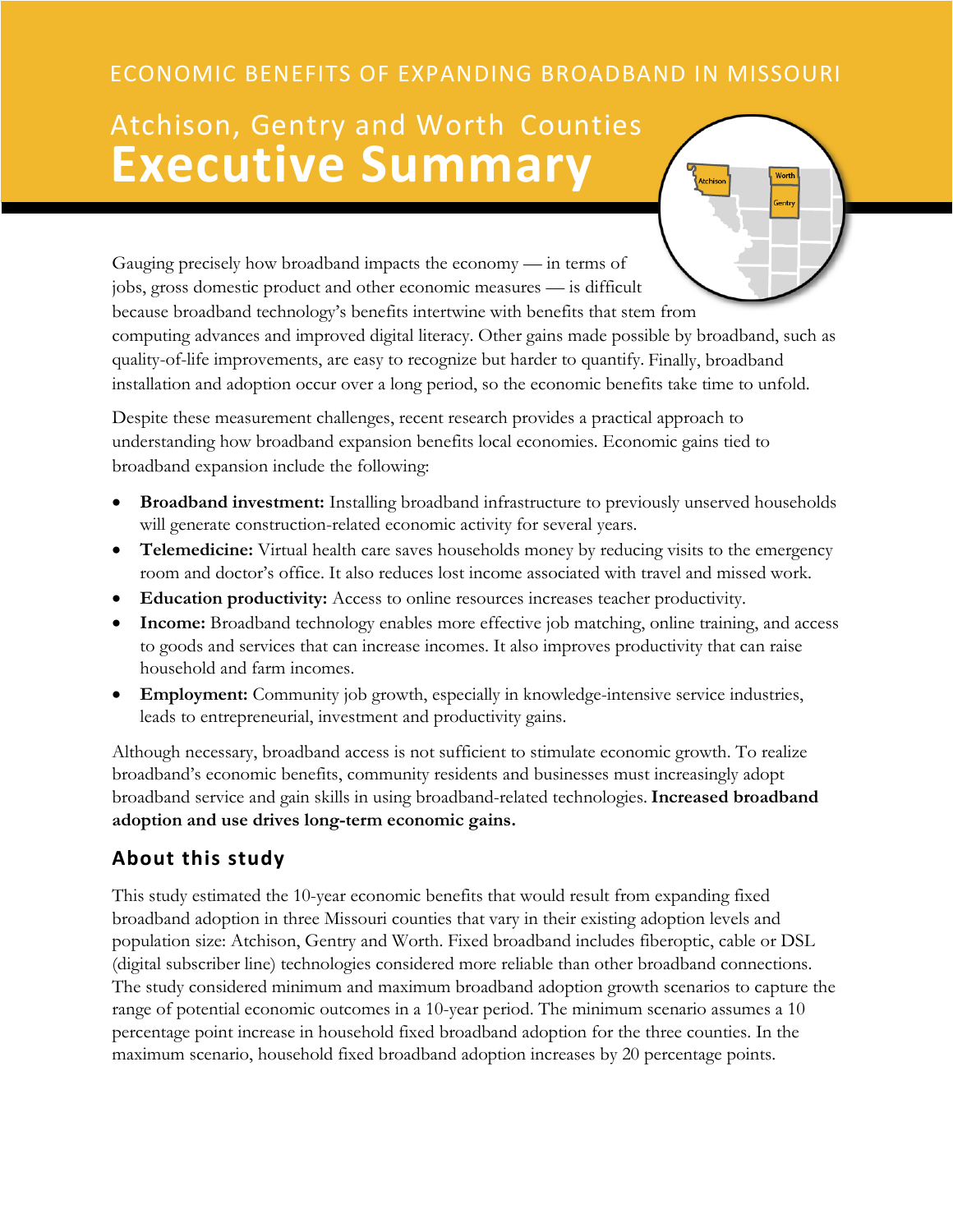## **Key study findings**

The following discussion describes how jobs, labor income and gross domestic product would change assuming the minimum and maximum broadband adoption gains.

**Job and labor income** growth are the most tangible economic benefits expected from expanded broadband adoption:

- In both scenarios, all counties see substantial employment growth in the 10-year period. Exhibit 1 shows these county's job gains by year 10 when assuming the minimum adoption scenario: Atchison (35), Gentry (89) and Worth (22). Job gains double in the maximum scenario.
- For context, Exhibit 1 shows annual average number of new jobs per year as a percent of 2019 employment and compares these rates to county job growth trends from 2014 to 2019. The minimum scenario shows annual job growth between 1.6% and 2.4% of 2019 employment for the three counties. Under the maximum scenario, the growth increases to roughly 3% or more

per year. These gains substantially benefit all three counties, which experienced annual job declines from 2014 to 2019.

• Labor income would also increase as broadband use expands; see Exhibit 1. From \$4 million in total labor gains for Worth County in the minimum scenario to \$38 million for Gentry County in the maximum scenario, these income gains would increase spending in local communities and benefit businesses and residents alike.

#### **Gross domestic product (GDP)**

communicates the value of all final goods and services produced in a county. It represents the most comprehensive measure of economic benefits from broadband expansion.

The study projected that GDP would increase significantly under both minimum and maximum scenarios; see Exhibit 1. For example, Worth County gains \$6 million in total GDP over 10 years in the minimum scenario and \$9.7 million in the maximum scenario. The more populated Atchison and

### **How Significant is GDP Growth?**

Gross domestic product (GDP) measures the final value of goods and services sold in a county that results in new income and profits circulating within the community.

For the three counties, the minimum growth scenario shows annual, inflation-adjusted GDP would increases by less than 2%.

Those gains, which may seem modest, are significant because they would allow the three counties to grow their economies more than they have in recent years.

For example, Atchison County had a 0.3% annual GDP growth rate from 2014 to 2019. The minimum scenario provides an annual boost of 1.4% in new GDP over 10 years. For context, Missouri's annual GDP growth rate from 2014 to 2019 averaged 1%.

Adding 1.4% to Atchison County's annual GDP over ten years, all else equal, would make the county's economy **12% larger than in 2019.**